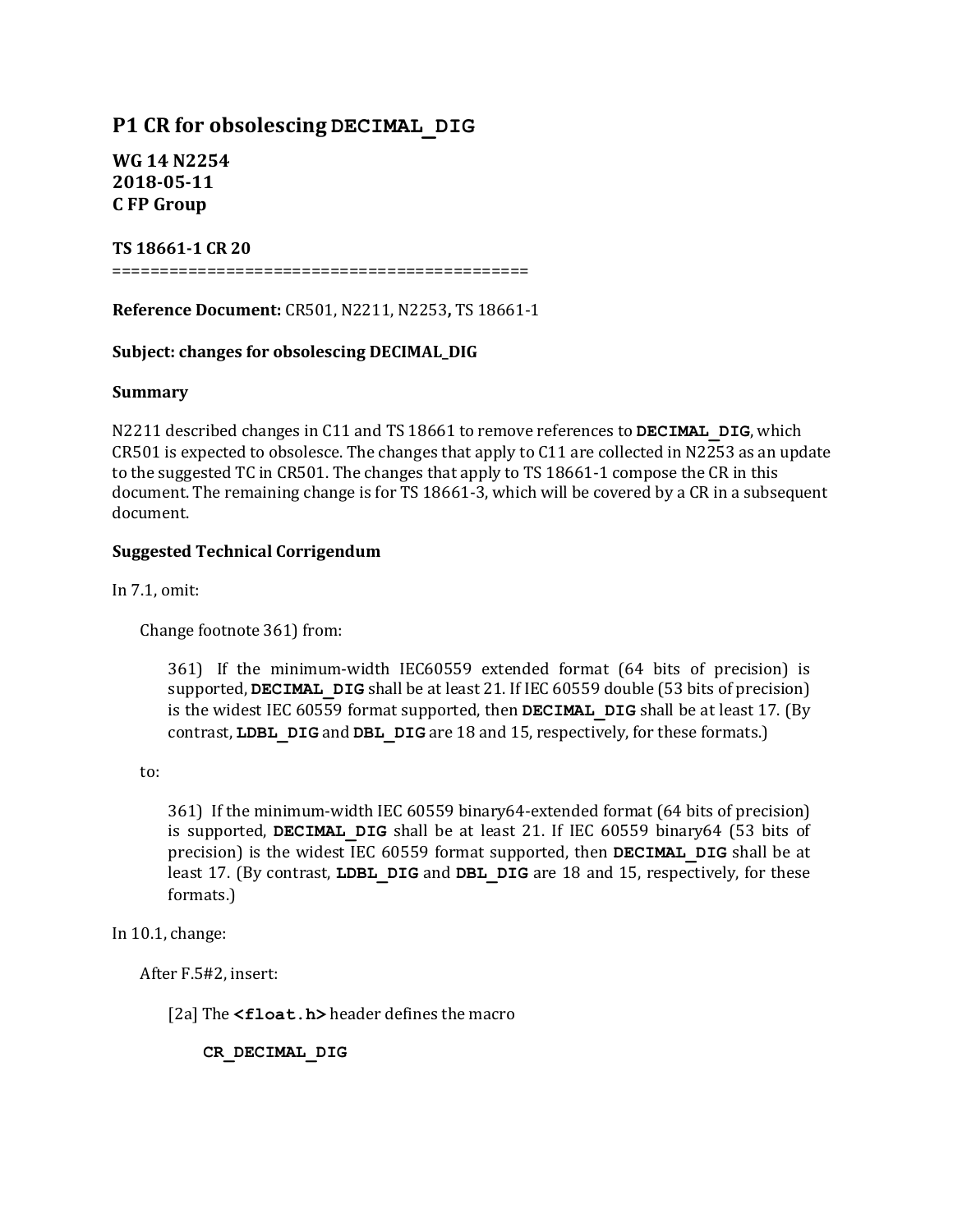if and only if **STDC WANT IEC 60559 BFP EXT** is defined as a macro at the point in the source file where <float.h> is first included. If defined, **CR** DECIMAL DIG expands to an integral constant expression suitable for use in  $\sharp$ **if** preprocessing directives whose value is a number such that conversions between all supported types with IEC 60559 binary formats and character sequences with at most **CR DECIMAL DIG** significant decimal digits are correctly rounded. The value of **CR\_DECIMAL\_DIG** shall be at least **DECIMAL\_DIG** + 3. If the implementation correctly rounds for all numbers of significant decimal digits, then CR DECIMAL DIG shall have the value of the macro **UINTMAX MAX**.

[2b] Conversions of types with IEC 60559 binary formats to character sequences with more than CR DECIMAL DIG significant decimal digits shall correctly round to **CR\_DECIMAL\_DIG** significant digits and pad zeros on the right.

[2c] Conversions from character sequences with more than **CR DECIMAL DIG** significant decimal digits to types with IEC 60559 binary formats shall correctly round to an intermediate character sequence with CR DECIMAL DIG significant decimal digits, according to the applicable rounding direction, and correctly round the intermediate result (having CR DECIMAL DIG significant decimal digits) to the destination type. The "inexact" floating-point exception is raised (once) if either conversion is inexact. (The second conversion may raise the "overflow" or "underflow" floating-point exception.)

In F.5#2c, attach a footnote to the wording:

The "inexact" floating-point exception is raised (once) if either conversion is inexact.

where the footnote is:

\*) The intermediate conversion is exact only if all input digits after the first **CR\_DECIMAL\_DIG** digits are **0.**

#### to:

Replace the content of F.5 with:

[1] The **<float.h>** header defines the macro

### **CR\_DECIMAL\_DIG**

if and only if **STDC WANT IEC 60559 BFP EXT** is defined as a macro at the point in the source file where <float.h> is first included. If defined, **CR** DECIMAL DIG expands to an integral constant expression suitable for use in #if preprocessing directives whose value is a number such that conversions between all supported IEC 60559 binary formats and character sequences with at most **CR DECIMAL DIG** significant decimal digits are correctly rounded. The value of **CR DECIMAL DIG** shall be at least  $M + 3$ , where M is the maximum value of the *T* DECIMAL DIG macros for IEC 60559 binary formats. If the implementation correctly